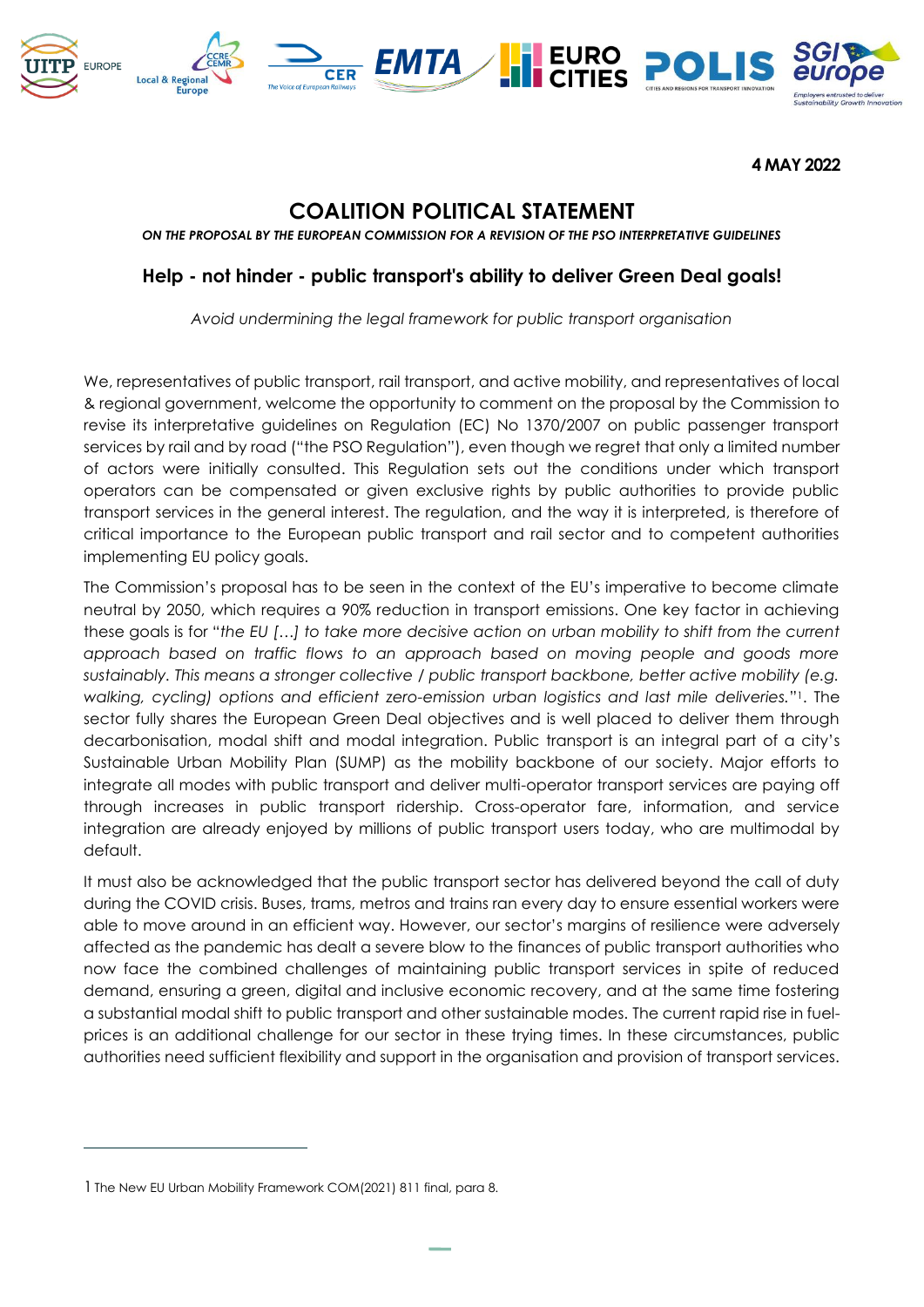**While our coalition welcomes the Commission's initiative to revise the guidelines, which is needed to provide consistency and a clear framework at EU level, for the above reasons we believe that the current draft version risks undermining our contribution, efforts and policies in support of the development of public transport, the EU's Green Deal objectives and sustainable recovery from the pandemic.** Indeed, by proposing new legal concepts on public services, the guidelines as drafted would limit the ability of competent transport authorities and introduce legal uncertainty which will inhibit future effective investment in and development of public transport services.

In the revised guidelines, the European Commission essentially attempts to limit the scope of public service obligations, and to link them to the demonstration of an ex-ante user demand<sup>2</sup>. This seems to stem from a questionable conception according to which the general interest would simply be the sum of personal interests; i.e. if there is no user demand for a service, then there is no general interest.

This is a misconception of the governance of public transport services particularly in the local and regional context.

Indeed, while its primary objective is to meet the mobility needs of citizens (including all categories whatever their income or age or ability), public transport also contributes to other strategic policy objectives as elaborated in the following paragraph. Evaluating the need for a service of general economic interest based solely on user demand is counter-productive (e.g. urban motorways)<sup>3</sup>. The coalition therefore disagrees with the assertion that "*a need for public service can occur only where there is a user demand and that demand is not capable of being met by the interplay of market forces alone*". **Public authorities have all sorts of economic, environmental and social public policy goals, such as cleaner air and public health, less congestion, safer streets, noise reduction, better use and balanced allocation of urban space, social and territorial cohesion, affordability and accessibility, energy efficiency, etc., which may require the provision of public transport services – not**  least in support of EU climate and air quality goals. Moving to an almost purely demand-driven approach is incompatible with sustainable mobility planning. The modal shift that is needed can only occur if people currently dependant on private means of transport have public transport services they can switch to. Regularly, supply designed by competent authorities creates demand, i.e. the service itself creates user demand to enable modal shift for the benefit of all.

### **Commercial deficiencies in networked markets like public transport:**

Moreover, the market for mobility services is characterised as a low-margin and networked market. The difficulty of creating market-based, commercially viable transport services is ultimately the reason why a publicly-controlled and compensated public transport market predominates today in most of the EU.

National, regional and local authorities enjoy a wide discretion in providing, commissioning and organising services of general economic interest. While it is important that the services offered by commercial operators are taken into consideration, it cannot be the case that Member States' power to define their public services is dependent on the existence of these commercial services. Moreover, it cannot be the case that the diversity of situations across the EU are so easily glossed over by these guidelines that in effect impose a one-size-fits all approach.

<sup>2</sup> The Commission presents its definition of SGEIs in section 2.2.3 of the non-paper.

<sup>3</sup> Everyone now recognises that cities should not be built around cars, even though car use and urban motorways were in high demand with the users in the 1970s.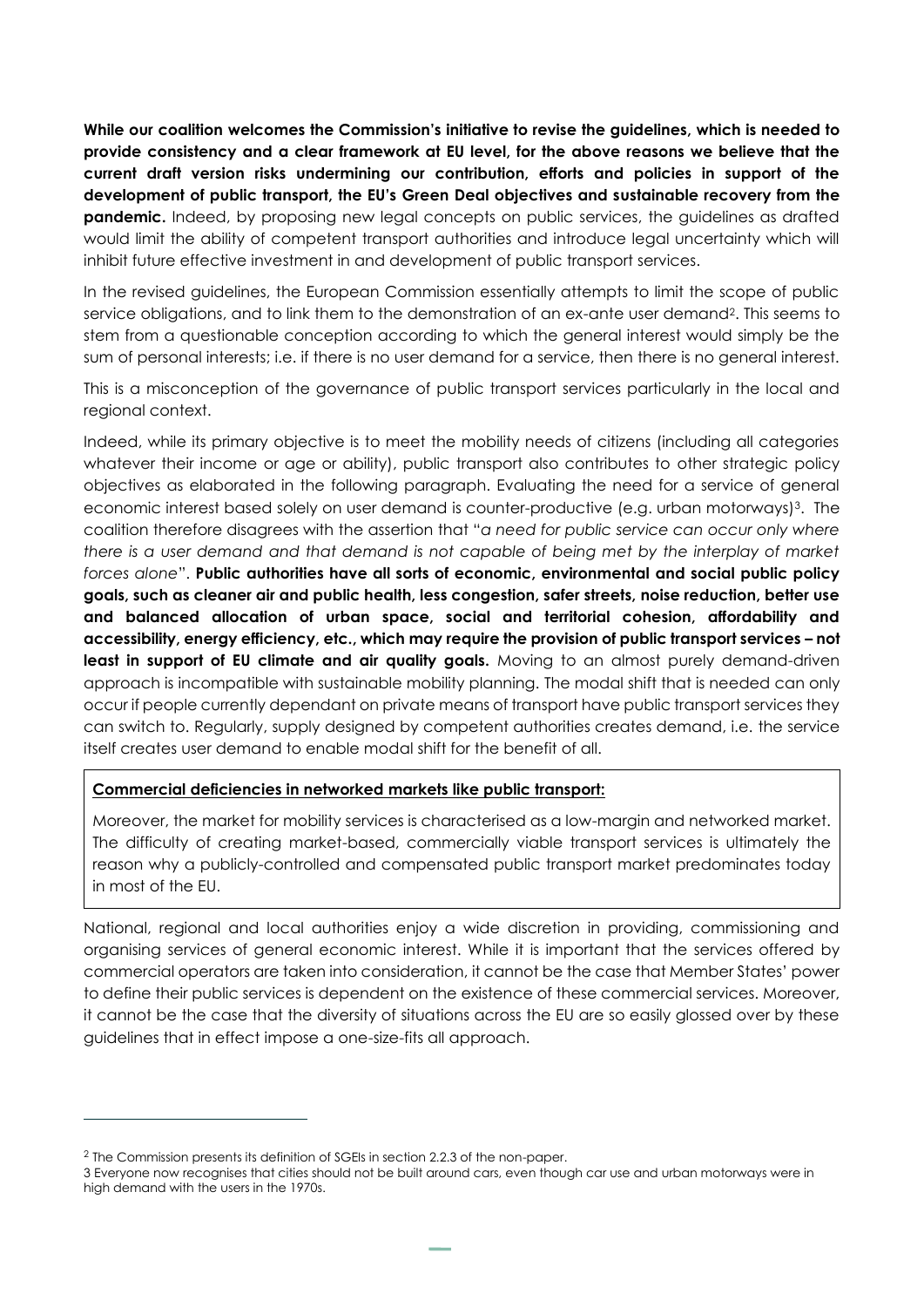The PSO Regulation aims to improve the effectiveness and efficiency of public transport services. The Commission's new definition of SGEIs would not allow competent authorities and transport operators to properly plan for climate action and work towards modal shift. Public transport authorities and operators must be allowed to plan for new users. Open access services certainly have a role to play in Europe's liberalised rail market; these need to work alongside the underlying networks, and vice versa, for mutual benefit.

Additionally, the newly introduced requirement to perform an additional ex post overcompensation test on public service contract which have been awarded in a competitive tender procedure would be counterproductive. Such a requirement is neither in line with the PSO Regulation, nor with the overall common practice in Member States. Such a provision would lead to legal uncertainty for operators and prevent newcomers from entering markets, hindering competition. Competitive tender procedures already lead to the best market price and quality of service available.

Finally, the draft revised guidelines provide no recognition of the importance of the "network effect" and of an integrated fare policy from a user's perspective. This approach is fundamental in the definition of public service obligations themselves. This is precisely why the heavy reliance on the SNCM ruling throughout the Commission's draft is so questionable. 4

### **The network effect**

For urban transport, users don't get the right to use a line, or even a route, but the right to travel from A to B for any purpose (a "right to mobility"). An overall integrated set of services operated under public service obligations combines offers designed on the basis of several criteria and primarily on the capacity of the various options of vehicles and infrastructure: urban rail, as a backbone in larger cities, and road-based services (by bus and all other shared modes). The same is true for medium/long distance passenger rail: it is vital that seamless connections between medium/long distance mainline rail and feeder lines serving remote areas are being systematically offered throughout the day: if this goes hand in hand, passenger rail has the chance to become a real alternative both to motorised private transport and to short haul flights.

This lack of attention to the network effect of mobility is evident in the examples the Commission uses when referring to public service obligations: last mile solutions, early and late-night services, etc., as though public services could only ever serve the purpose of filling in the gaps left by open access services. Meanwhile, those potential transport services that could requalify as open access services, could primarily do so because of their integration in a network, with the advantages such a network offers in terms of connections, travel information, marketing, etc.

As representatives of the competent authorities and transport operators responsible for the implementation of the PSO Regulation and any of the Commission's transport policies, we cannot support these draft revised guidelines. While it is entirely the Commission's prerogative to provide interpretative guidelines that increase legal certainty, we are concerned that the current draft far exceeds this mandate. We believe they introduce what can be understood as new legal concepts and revised interpretations of existing law, and thus represent a restriction on the competence of

<sup>4</sup> The Commission's statement in the guidelines whereby "a need for public service can occur only where there is a user demand and that demand is not capable of being met by the interplay of market forces alone" is directly taken from the SNCM judgment. From a legal perspective, we note that the SNCM judgement (here) is about SGEIs in the context of maritime transport services pursuant t[o Regulation 3577/1992](https://eur-lex.europa.eu/legal-content/EN/TXT/?uri=CELEX%3A01992R3577-20130701) and state aid compatibility under the "[SGEI Decision](https://eur-lex.europa.eu/legal-content/EN/ALL/?uri=CELEX%3A32012D0021)" and the "[SGEI Framework](https://eur-lex.europa.eu/legal-content/EN/ALL/?uri=CELEX%3A52012XC0111(03))", neither of which is applicable specifically to public passenger transport services under Regulation 1370/2007 nor to land transport in general.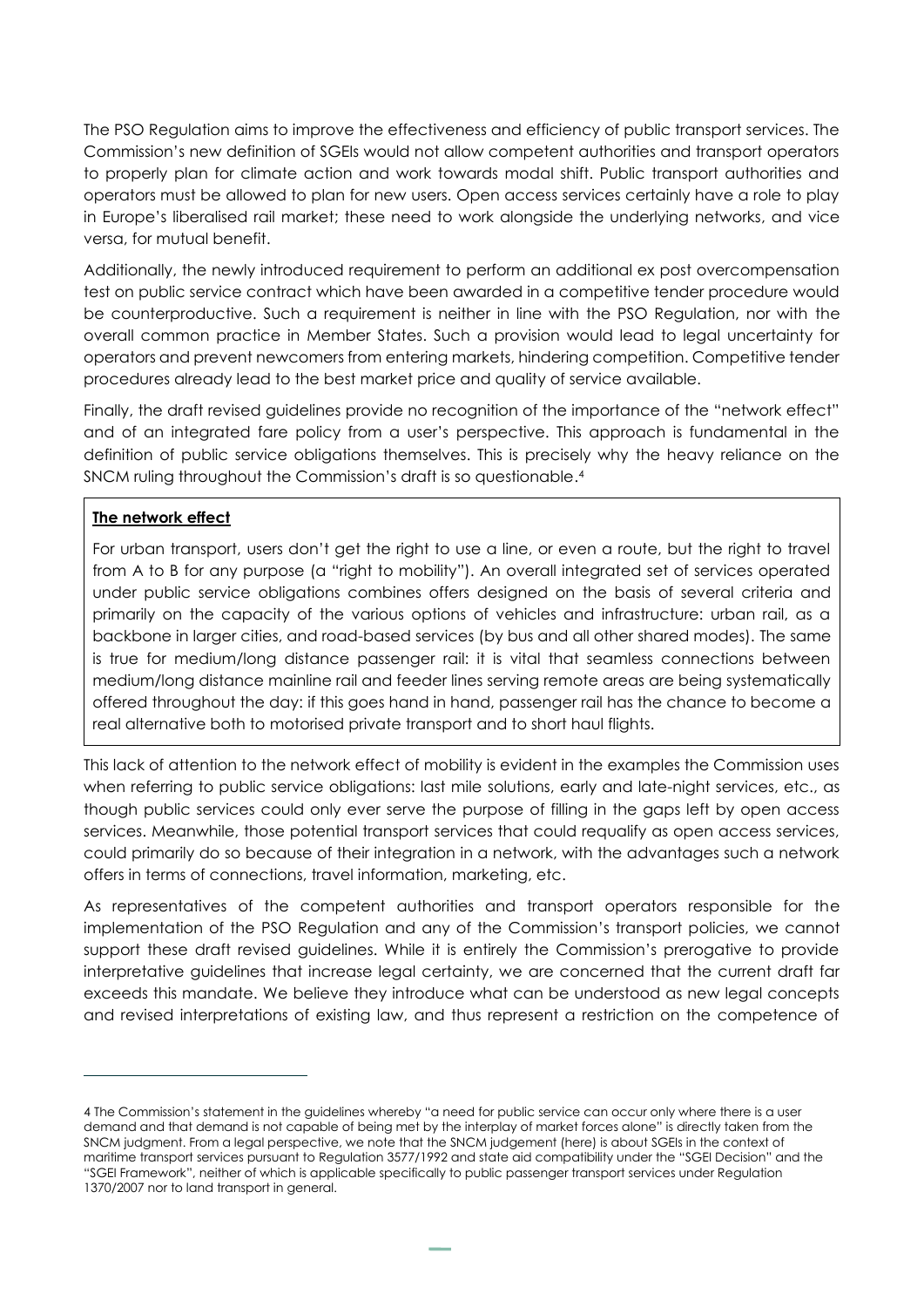transport authorities and risk undermining the principle of subsidiarity. This is not appropriate in a nonbinding, but nevertheless very influential, interpretative document. The guidelines as presented will create substantial uncertainty for public transport in Europe at a time when the sector's efforts are focused on sustainable recovery from the pandemic and a just transition to a climate-neutral, resilient Europe for all.

### **Therefore, we strongly urge the Commission to take into account the critical issues raised and consult with all relevant stakeholders in the drafting process.**

*Signed by:*

*For UITP*

rea Commence

*Minna SOININEN Chair of UITP EU Committee*

*For CCRE-CEMR For CER For Eurocities*

*Fabrizio ROSSI CCRE-CEMR Secretary General*

*Alexandre SANTACREU EMTA Secretary General*

*Mohamed MEZGHANI UITP Secretary General*

*Alberto MAZZOLA CER Executive Director*

*Karen VANCLUYSEN Polis Secretary General*

*Thomas AVANZATA Spokesperson of the UITP EU Committee*

*Dorthe NIELSEN Eurocities Executive Director* 

### *For EMTA For Polis For SGI Europe*

*Valeria RONZITTI SGI Europe Secretary General*